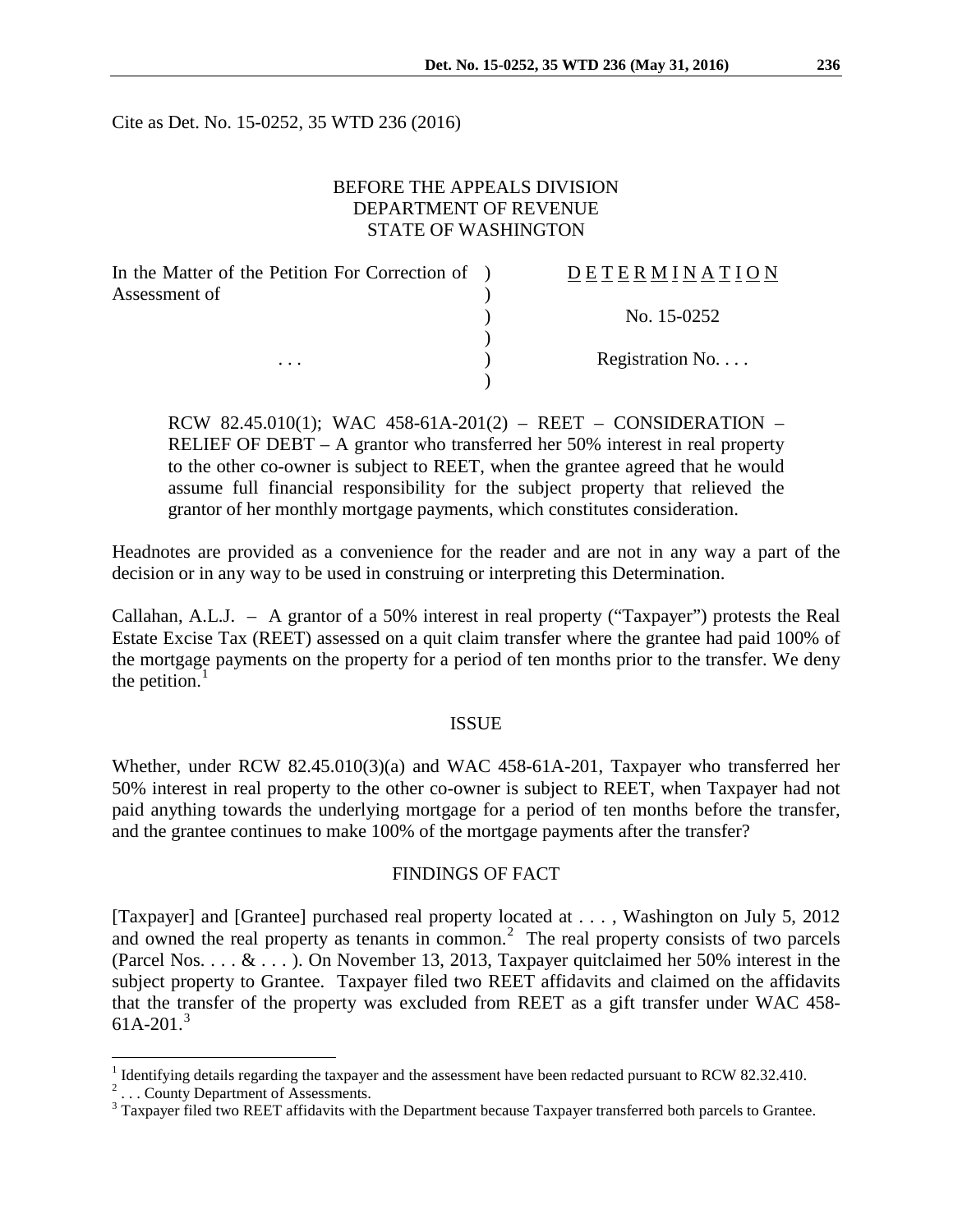The Department of Revenue's ("Department") Special Programs Division ("Special Programs") reviewed the November 13, 2013 transfer and asked Taxpayer to provide documentations to support the gift REET exclusion on the transfer of the property. Taxpayer provided a narrative dated July 2, 2014, copies of the requested bank statements, and a copy of the promissory note.

Taxpayer and Grantee lived in the property until January 2013 as an unmarried couple after they purchased the property in July 2012.<sup>[4](#page-1-0)</sup> In January 2013, Taxpayer and Grantee terminated their intimate relationship. Taxpayer moved out from the subject property and Grantee became the sole resident on the property.

The real property is encumbered with a mortgage. Taxpayer and Grantee were listed as the borrowers of funds used to purchase the subject property.<sup>[5](#page-1-1)</sup> Grantee's bank records show that Taxpayer and Grantee contributed to the monthly mortgage payments in equal share until January 2013.<sup>[6](#page-1-2)</sup> Grantee has been making the full monthly payments to the mortgage since February 2013.<sup>[7](#page-1-3)</sup> There is no evidence that Taxpayer and Grantee refinanced the mortgage after Taxpayer conveyed her interest in the subject property to Grantee. Taxpayer remains the coborrower of the funds used to purchase the property.

Taxpayer argued in [her] July 2, 2014 narrative that the transfer is excluded from REET under WAC 458-61A-201 as a gift transfer because she did not receive any consideration at the time of the transfer. The narrative in relevant part, provided:

[Taxpayer and Grantee] agreed that it would be best if [Taxpayer] moved out and that [Grantee] would assume full financial responsibility for the subject property, which [Grantee] did as of February 2013. The evidence of the assumption of full payment is detailed in [Grantee's] included checking account history …

[Grantee] assumed full responsibility for the mortgage payment in 2/13 and continue to pay the entire amount solely, to date.

Special Programs rejected Taxpayer's argument and concluded that the transfer of the property is subject to REET based on the documents Taxpayer provided. Special Programs determined that when Taxpayer quitclaimed her 50% interest in the subject property to Grantee, . . . Grantee's [agreement to pay] her portion of the loan constitutes consideration received in exchange for the transfer, which is a REET taxable sale.

On July 9, 2014, Special Programs issued a REET assessment against Taxpayer in the amount of \$ . . . including interest and penalties. Taxpayer did not pay the assessment and petitioned the Department's Appeals Division for correction of the assessment.

On appeal, Taxpayer relies on the example provided in WAC 458-61A-201(6)(c)(vii) and argues that similar to the grantee in the example, she did not receive any consideration at the time of the

<span id="page-1-0"></span> $^4$  Taxpayer July 2, 2014 narrative.<br> $^5$  Promissory note to [Title Company].

<span id="page-1-2"></span><span id="page-1-1"></span> $<sup>6</sup>$  Grantee's bank statement for the period of December 18, 2012 through January 17, 2013.</sup>

<span id="page-1-3"></span><sup>7</sup> *Id.*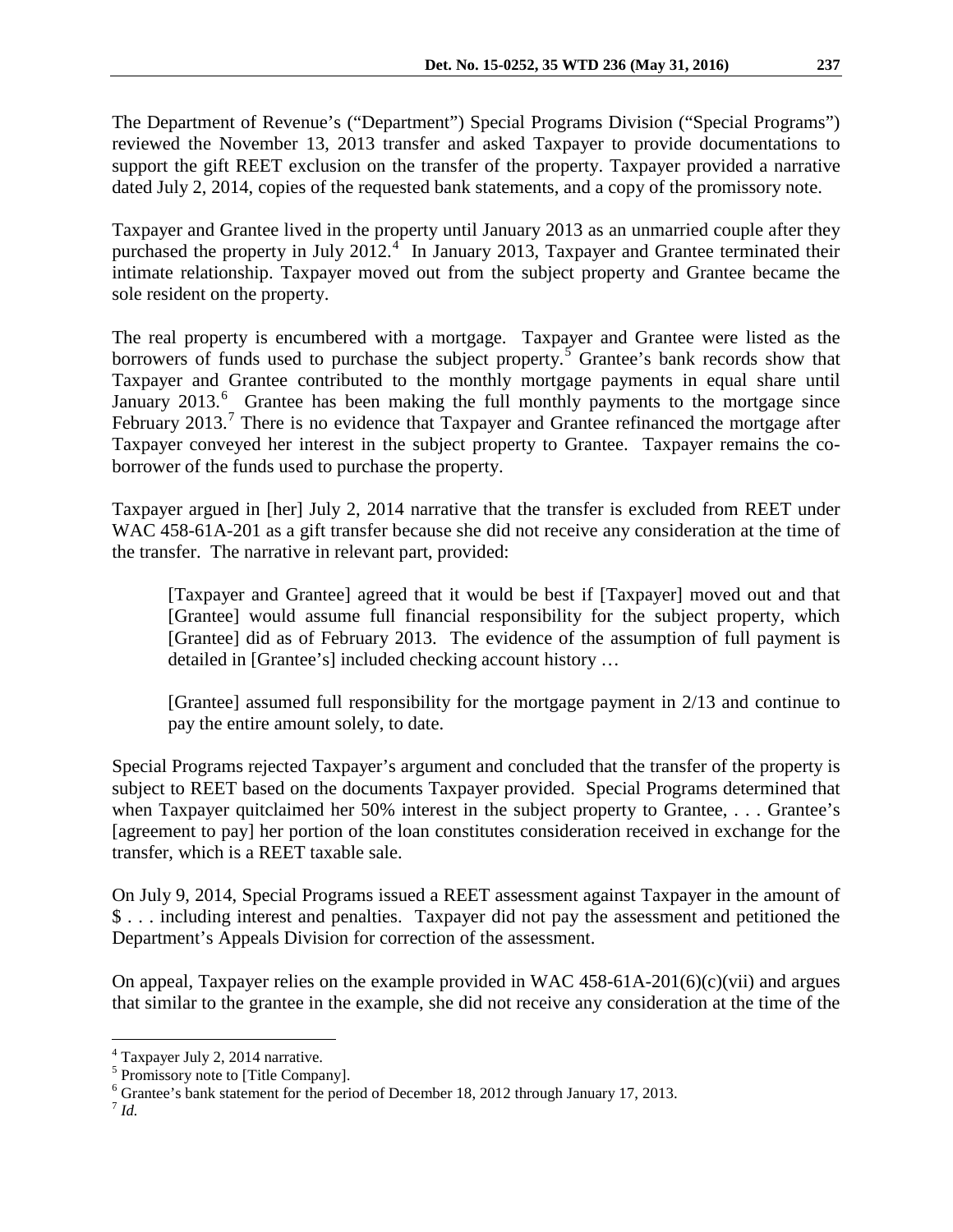transfer because 100% of the mortgage payments were made by Grantee for ten months prior to the transfer.

# ANALYSIS

Washington imposes REET on "each sale of real property" in this state. RCW 82.45.060. RCW 82.45.010(1) defines "sale" as "any conveyance, grant, assignment, quitclaim, or transfer of ownership of or title to real property . . . for a valuable consideration . . . ." Under this statutory framework, there are two requirements for a taxpayer to be liable for REET: (1) the transfer of an interest in real property; and (2) consideration paid or contracted to be paid in exchange for the transfer. . . . If both of these requirements are met, the Department assesses REET unless "specifically exempted by chapter 82.45 RCW and [chapter 458-61A WAC]." WAC 458-61A-100(1).

RCW 82.45.030(3) defines "total consideration paid" as including "the amount of any lien, mortgage, contract indebtedness, or other encumbrance, either given to secure the purchase price, or any part thereof, or remaining unpaid on such property at the time of sale." WAC 458-61A-102(2) defines "consideration" as "money or anything of value" and also includes "the assumption of an underlying debt." WAC 458-61A-201(3) provides further guidance on "assumption of debt":

If the grantee agrees to assume payment of the grantor's debt on the property in return for the transfer, there is consideration, and the transfer is not exempt from tax. Real estate excise tax is due on the amount of debt assumed, in addition to any other form of payment made by the grantee to the grantor in return for the transfer. However, equity in the property can be gifted.

WAC 458-61A-201(3) (emphasis added).

In determining the proper amount of tax in real estate transfers where the grantee relieves the grantor from an underlying debt, WAC 458-61A-103(1) provides:

The real estate excise tax applies to transfers of real property when the grantee relieves the grantor from an underlying debt on the property or makes payments on the grantor's debt. The measure of the tax is the combined amount of the underlying debt on the property and any other consideration.

WAC 458-61A-103(1) (emphasis added).

Here, Taxpayer transferred her interest in the subject property by a quit claim deed. Thus, the first requirement for REET is satisfied. As to the second requirement of consideration, consideration includes "assumption of debt." WAC 458-61A-102(2). Taxpayer conceded that she and Grantee agreed that Grantee would assume full financial responsibility for the subject property under the condition that Taxpayer moved out from the property. Grantee's [agreement] relieved Taxpayer of her monthly mortgage payments, which constitutes consideration. WAC 458-61A-201(3); WAC 458-61A-103(1). Even if Taxpayer did not make mortgage payments for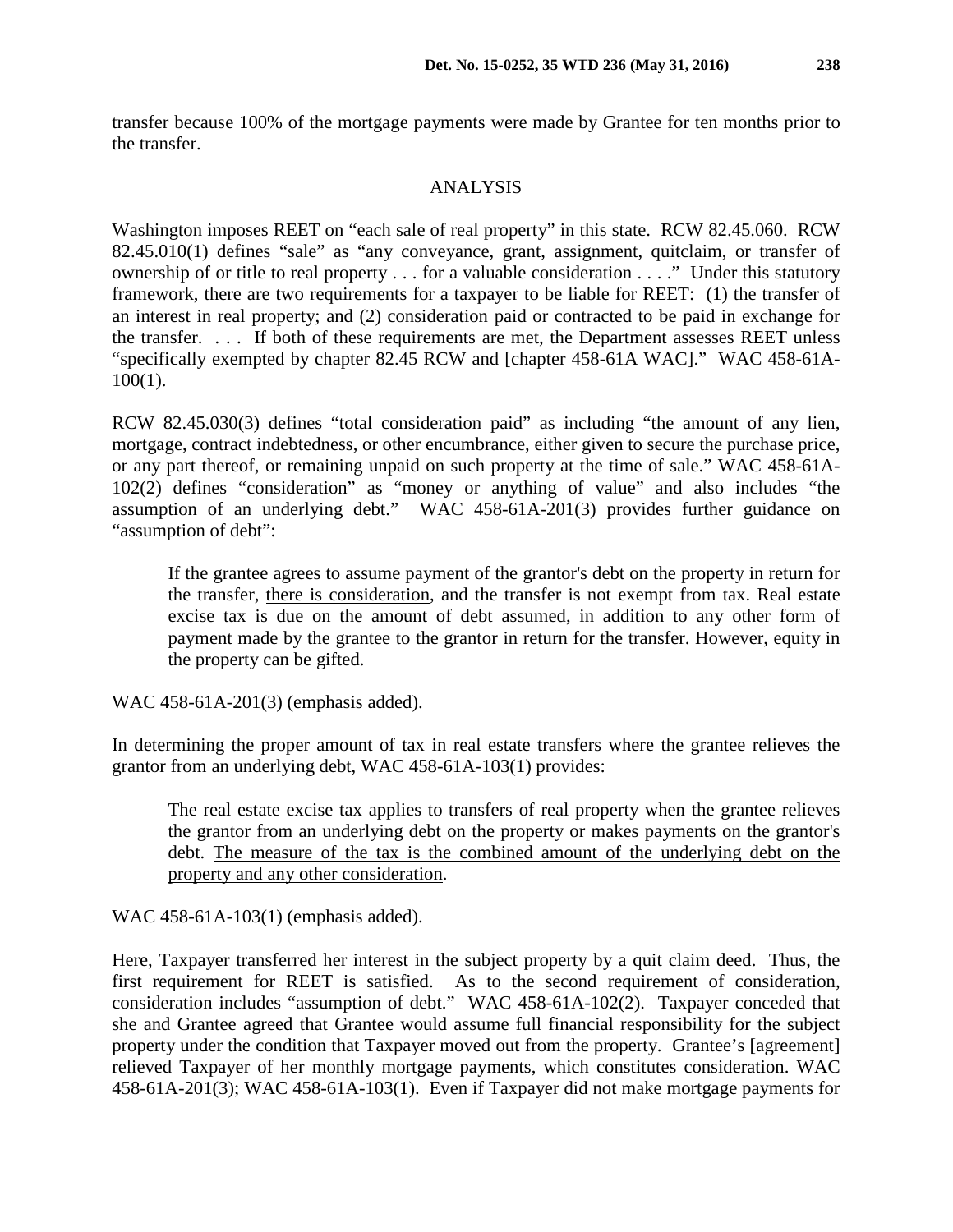ten months before her transfer of her interest in the subject property to Grantee, Taxpayer nonetheless relinquished her interest in the subject property in exchange for her relief of indebtedness. *See* Det. No. 07-0354, 27 WTD 131 (2008).

Taxpayer argues that she did not receive any consideration from Grantee at the time of the transfer because Grantee has already made 100% of the monthly mortgage payments ten months before the transfer. In support of her argument, Taxpayer cites the example in WAC 458-61A- $201(6)(c)(vii)$ :

(vii) Casey and Erin, as joint owners, convey their residence to Erin. There is an underlying debt of \$170,000 in both their names. For the three years prior to the transfer, Erin made 100% of the payments on the debt. After the transfer, Erin continues to make 100% of the payments. The transfer is exempt from the real estate excise tax because Erin made all the payments on the property before the transfer as well as after the transfer; there is no evidence that her payments were consideration for the transfer.

In contrast, WAC 458-61A-201(6)(c) provides an example of a taxable transaction:

(vi) Bill and Melanie, as joint owners, convey their residence valued at \$200,000 to Melanie, as her sole property. There is an underlying debt of \$170,000. Prior to the transfer, both Bill and Melanie had contributed to the monthly payments on the debt. After the transfer, Melanie begins to make 100% of the payments, with Bill contributing nothing toward the debt. Bill's equity (\$15,000) is a gift, but Melanie's taking over the payments on the mortgage is consideration received by Bill. Real estate excise tax is due on \$85,000 (Bill's fractional interest in the property multiplied by the outstanding debt at the time of transfer: 50% x \$170,000).

WAC 458-61A-201(6)(c)(vi).

 $\ldots$  Here the facts are  $\ldots$  similar to the taxable example in WAC 458-61A-201(6)(c)(vi), in that the grantee [agrees to pay] the grantor's debt.

There is a distinction in this case as compared to Example (vii), in that here, there is evidence that Taxpayer and Grantee agreed that Grantee would [pay the joint] debt, which is a consideration for Taxpayer's transfer. Example (vii) is silent as to whether the grantee and the grantor have an agreement that the grantee will assume [grantor's] debt, and it appears an assumption was made due to the course of conduct over multiple years. The grantee in the example made 100% payments for three years prior to the transfer and continued to make payments after the transfer. . . .

Here, Grantee [agreed to] the full financial responsibility of Taxpayer's debt as stated in the July 2, 2014 narrative, as he is now paying 100% of the mortgage without any assistance form Taxpayer. As illustrated in Example (vi) listed above, this arrangement is subject to tax on the amount of debt relived by Grantee. We addressed a similar issue in Det. No. 14-0257, 33 WTD 632 (2014), which we concluded that: